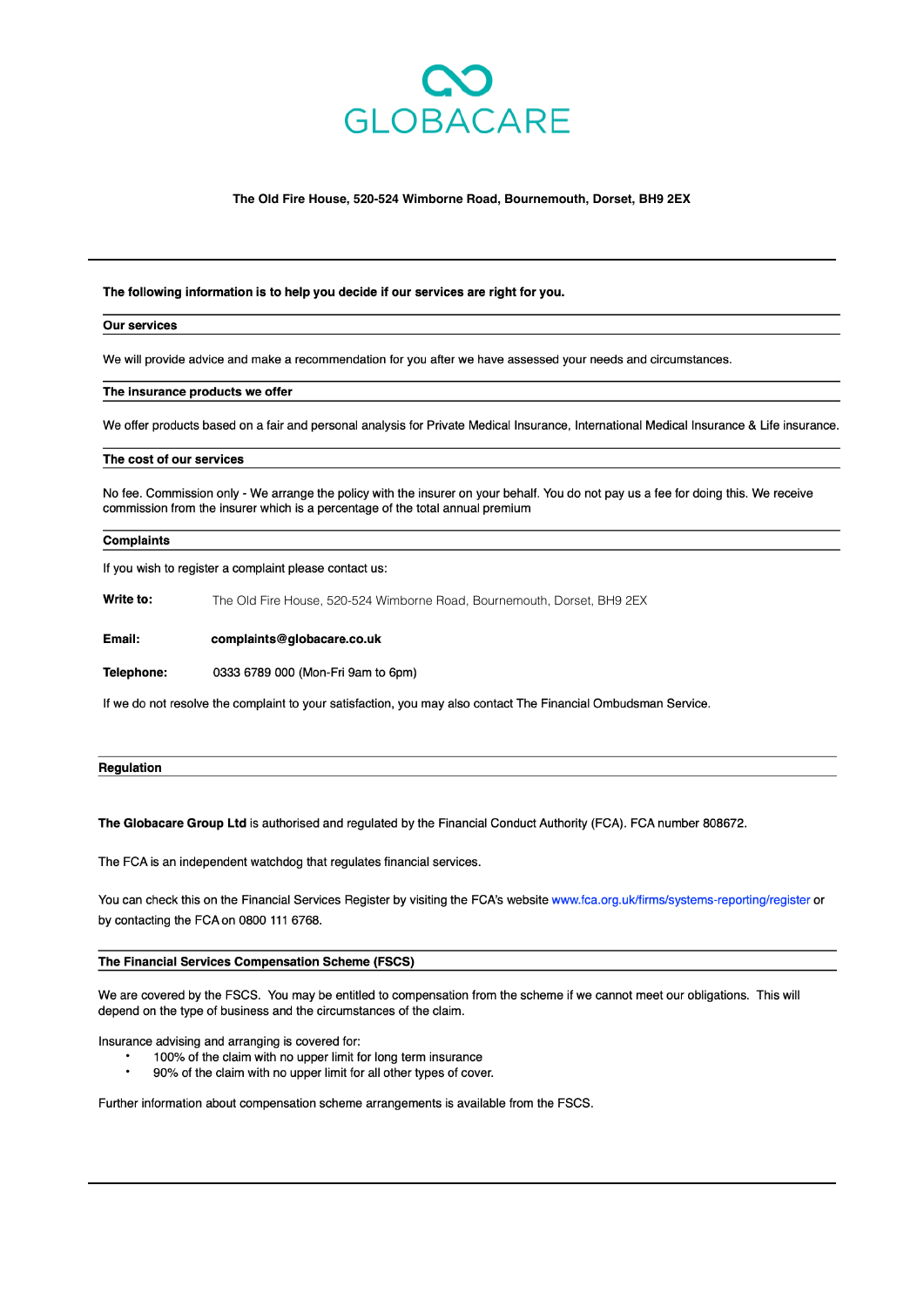# **TERMS OF BUSINESS**

By asking us to quote for, arrange or handle your insurances, you are providing your informed agreement to these Terms of Business.

We draw your particular attention to: the section headed 'Use of personal data' and specifically the paragraph explaining how 'sensitive personal data' will be used. The section headed 'Handling Money' which explains our terms for handling client money in a Non- Statutory Trust account. For your own benefit and protection, you should read these terms carefully.

The Globacare Group Ltd is authorised and regulated by the Financial Conduct Authority (FCA). Our FCA registration number is 808672.

The Globacare Group Ltd permitted business is arranging and administration of Private Medical Insurance Contracts. You may check this on the FCA's register by visiting the FCA website, www.FCA.gov.uk/register or by contacting the FCA on 0800 111 6768.

## **Our Service**

Our role is to advise you and make suitable recommendations after we have assessed your needs. In situations where we are able to arrange insurance for you but do not offer advice, we shall confirm the position to you in writing. We will not in any circumstances act as an insurer nor guarantee or warrant the solvency of any insurer.

## **Personal Insurances:**

We select Private Medical insurance products from a range of insurers. We will give you further information about this before we finalise your insurance arrangements; where we select form a limited number of insurers you may ask us for a list of the insurers we deal with for these products.

## **Commercial Insurances:**

We select Private Medical insurance products from a range of insurers. We will give you further information about this before we finalise your insurance arrangements; where we select form a limited number of insurers you may ask us for a list of the insurers we deal with for these products

#### **The Capacity in which we act**

In providing our service, we may sometimes act as an agent of the insurer. We will confirm the capacity in which we act for you before undertaking any relevant transactions on your behalf.

## **Complaints and compensation**

We aim to provide you with a high level of customer service at all times, but if you are not satisfied, contact us:

The Old Fire House, 520-524 Wimborne Road, Bournemouth, Dorset, BH9 2EX

When dealing with your complaint, we will follow our complaint handling procedures; a summary of these is available on request. If you are still not satisfied, you may be entitled to refer the matter to the Financial Ombudsman Service

We are covered by the Financial Services Compensation Scheme (FSCS). You may be entitled to compensation from the scheme if we do not meet our obligations. This depends on the type of business and the circumstances of the claim. If you are eligible to claim from the FSCS, compensation is available as follows: Insurance advising and arranging is covered for 90% of the claim, without any upper limit For compulsory classes of insurance (such as Third Party Motor or Employers Liability), insurance advising and arranging is covered for 100% of the claim without any upper limit.

Further information about compensation scheme arrangements is available from the FSCS on 0800 678 1100 or www.fscs.org.uk.

## **Conflict of Interest**

Occasions can arise where we or one of our associated companies, clients or product providers may have potential conflict of interest with business being transacted for you. If this happens and we become aware that a potential conflict exists, we will write to you and obtain your consent before we carry out your instructions, and we will detail the steps we will take to ensure fair treatment.

### **Payment for our services**

We receive commission from the insurers or product providers. In good time before the conclusion of each insurance contract, or upon renewal, we will remind you of your right to be informed of the level of commission which we receive from underwriters. You are entitled, at any time, to request information regarding any commission which we may have received as a result of placing your insurance business.